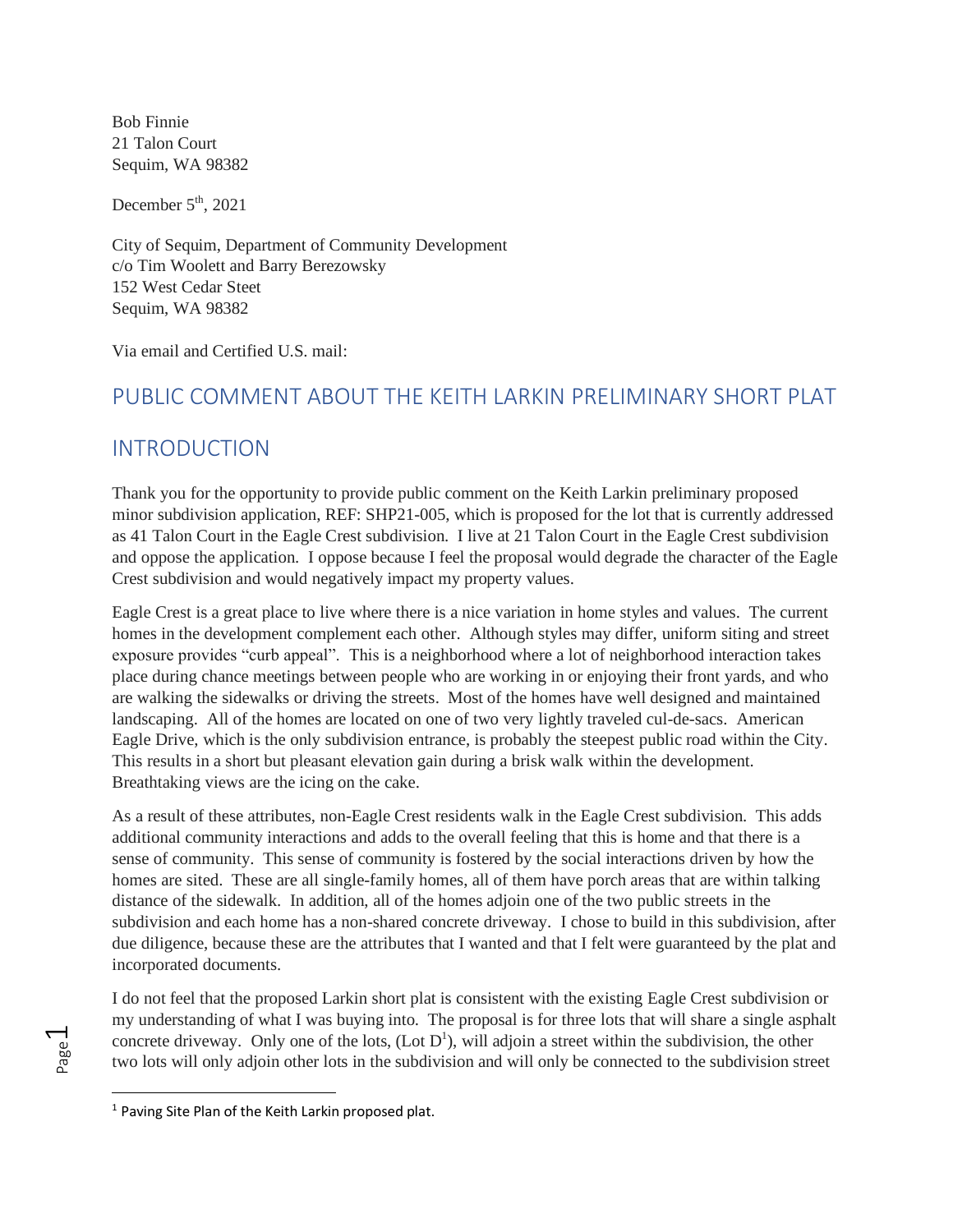by the shared driveway. This short plat, as proposed, will not blend seamlessly into the fabric of the neighborhood. It will stick out like a poorly conceived afterthought. It will be out of character with the existing neighborhood in several ways:

- 1. The shared driveway would be an unattractive anomaly. There are not other shared driveways within the Eagle Crest subdivision. In fact, I am not aware of any shared driveway that serves three lots anywhere in any subdivision within the City of Sequim.
- 2. The existing driveways in the development are all constructed of concrete. The shared driveway as specified would be constructed of asphalt concrete<sup>2</sup>. The visual impact between concrete and asphalt concrete is striking.
- 3. Because there is no street, there will be no sidewalk and myself and a lot of others will be deprived of an opportunity to add to our daily walk. Places that attract walking by designing sidewalks for safety and comfort are generally regarded as places of higher value<sup>3</sup>.
- 4. Two of the proposed lots would not abut a street within the subdivision. This neighborhood's residents often interact with chance conversations from the street or sidewalk to someone in their yard or on their porch. It would be tragic to lose this characteristic.
- 5. The entire visual character of the neighborhood would change. Currently, houses face the street and appear open and inviting. Two of the lots as proposed would be isolated and appear withdrawn.

I included the prose above only to provide insight into my motivation for opposing the proposal. I am savvy enough to understand that the City will not make a decision based on my values, emotions, or motivations. The City must make its decision based on the City's own rules, regulations and standards for the division of land within the City<sup>4</sup>, and the policies and provisions of the Sequim Comprehensive Plan<sup>5</sup>. I believe that my concerns are well supported by the Revised Codes of Washington (RCW), Sequim Municipal Codes (SMC), and the 2015 -2035 Sequim Comprehensive Plan. My discussion of the proposed short subdivision will, as much as possible, be centered on the proposals relationship to public law and public policy.

I have much at stake in my opposition to the proposed short plat. My analysis and discussion will be exhaustive. The analysis will probably be exhausting to the Sequim's Community Development Director who must consider public comment when making findings of fact, conclusions and conditions related to the short plat proposal. I am a layperson at most of the issues that will be discussed in these comments. I have reviewed applicable case law simply to inform my thinking. There are instances where I have quoted this case law simply because the quote expresses what I want to say far more eloquently and precisely than I ever could.

<sup>2</sup> Paving-Sewer & Storm Details of the Keith Larkin proposed plat.

<sup>&</sup>lt;sup>3</sup> Sequim Comprehensive Plan (2015 2035) TR 4.4.3 discussion

<sup>4</sup> SMC§17.04.010(B)

<sup>5</sup> SMC§17.04.010(C)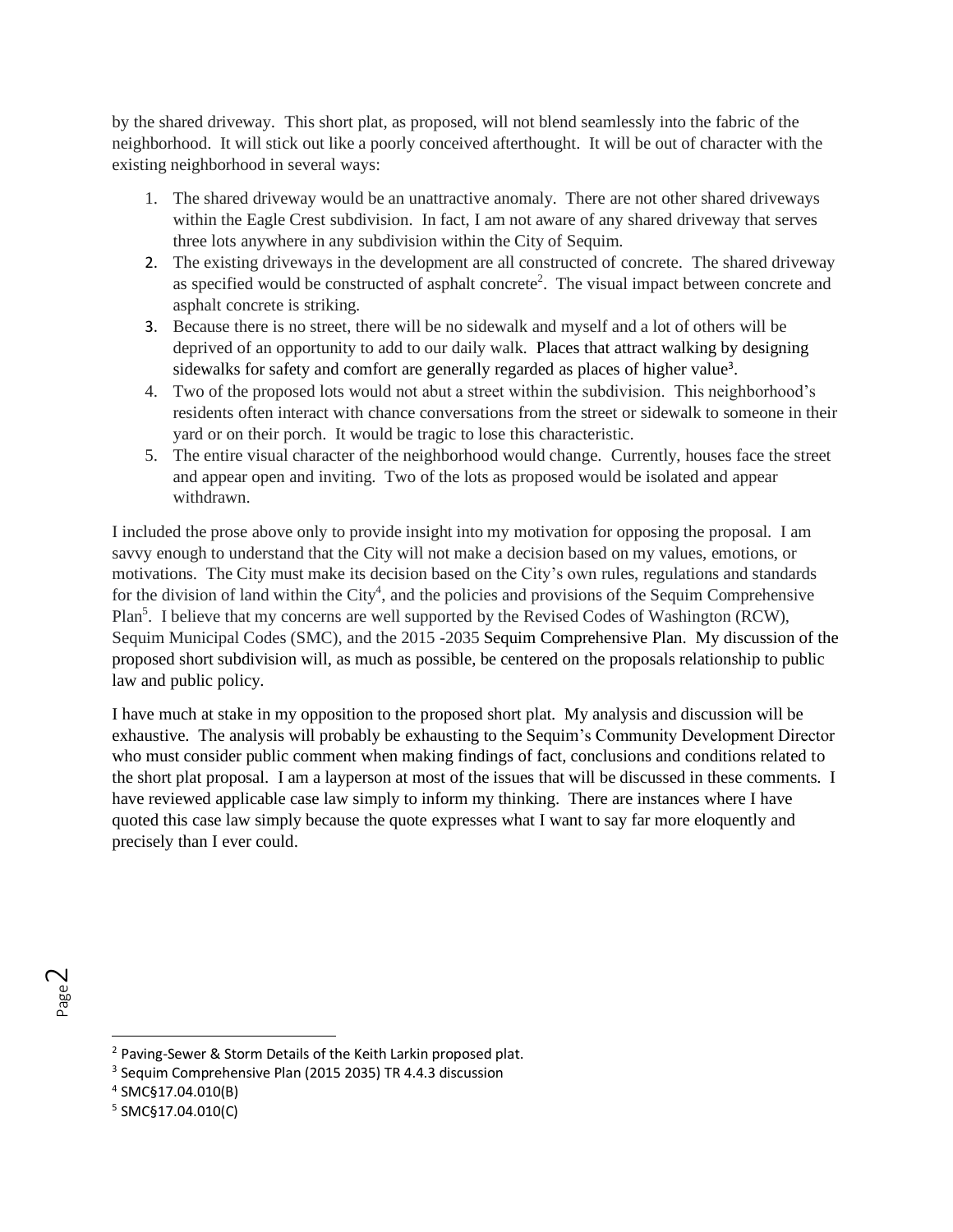# CONFORMITY TO PUBLIC LAW AND PUBLIC POLICY

#### SMC§17.20.040(B)

The approval criteria for subdivisions in the Sequim Municipal Code requires "Each lot will adjoin a public street or a private street **in the subdivision**" 6 (emphasis added). The plain English meaning of this requirement is unequivocal. To adjoin the lot must touch or be contiguous with the street.<sup>7</sup> The term "street" is explicitly defined in chapter 17 of the Sequim Municipal Code (subdivisions) as "a public or approved private right-of-way which provides vehicular circulation or principal means of access to abutting properties, and which may also include provisions for public utilities, pedestrian walkways, public open space and recreation areas, cut and fill slopes and drainage."<sup>8</sup> Any attempt to classify the proposed private shared driveway as a street fails under the requirements for streets in Chapter 17 of the Sequim Municipal Code. These requirements include the prohibitions against private streets at SMC§17.32.090 and the required engineering standards at SMC§12.02.040.

A review of the proposed plat clearly indicates two of the three new lots in the proposed short plat will not adjoin a street in the subdivision. As such, the proposal would violate the requirements of the Sequim Municipal Code at 17.20.040(B). In addition, the Clallam County Hearing Examiner for the Preliminary Subdivision Approval for the Eagle Crest Subdivision found that "**The proposed lots would each have at least 30-feet of frontage on the internal right-of way**. Lots with double frontage would not have access from adjacent Miller Road, consistent with Sequim Municipal Code (SMC) provisions prohibiting driveways onto Miller Road. Conditions of approval are necessary to ensure that construction of the internal road would be in compliance with the standards required by the Sequim subdivision and zoning ordinances"<sup>9</sup>(emphasis added). Therefore, the proposed short plat would violate the original conditions of approval for the Eagle Crest Subdivision.

The record is clear that the original developers of the subdivision understood that an additional street would need to be added in order to further subdivide the residual lot 16, (the Larkin lot). This is demonstrated by the statement in the Drainage Design Documentation for the original subdivision which states: "Even though the current project is for a 17 lot subdivision the size of the pond and outlet structure was designed to accommodate the development of 24 lots **with an additional road**<sup>"10</sup>(emphasis added). Clearly the requirement for lot access to a street within the subdivision has been well understood as the subdivision has evolved.

#### CONFORMITY TO SEQUIM COMMUNITY DEVELOPMENT PLAN

The Sequim Municipal Code requires that for subdivision approval, "Each lot resulting from the subdivision must conform with the comprehensive plan."<sup>11</sup> Clearly, the proposed short subdivision fulfills the Community Development Plan's goal of accommodating growth within the urban growth area by filling in lands for urban development.<sup>12</sup> However, the proposed subdivision is in direct

<sup>6</sup> SMC§17.20.040 (B)

<sup>7</sup> Black**'s** Law Dictionary 2nd Ed. The word "adjoining," in its etymological sense, means touching or contiguous, as distinguished from lying near to or adjacent. And the same meaning has been given to it when used in statutes**.** 8 SMC§17.08.020 (U)

 $9$  Clallam County Hearing Examiner # LDV 2004-00035; Findings, Conclusions, and Decision; page 5; finding of fact 8

<sup>&</sup>lt;sup>10</sup> Engineered drainage plans attached to Clallam Fee Determination Worksheet LDV2004-00035, RDP 2007-00164 <sup>11</sup> SMC§17.20.040 (A)

<sup>&</sup>lt;sup>12</sup> Sequim Comprehensive Plan (2015 2035) chapter 2, page 9, UG Goal 2.2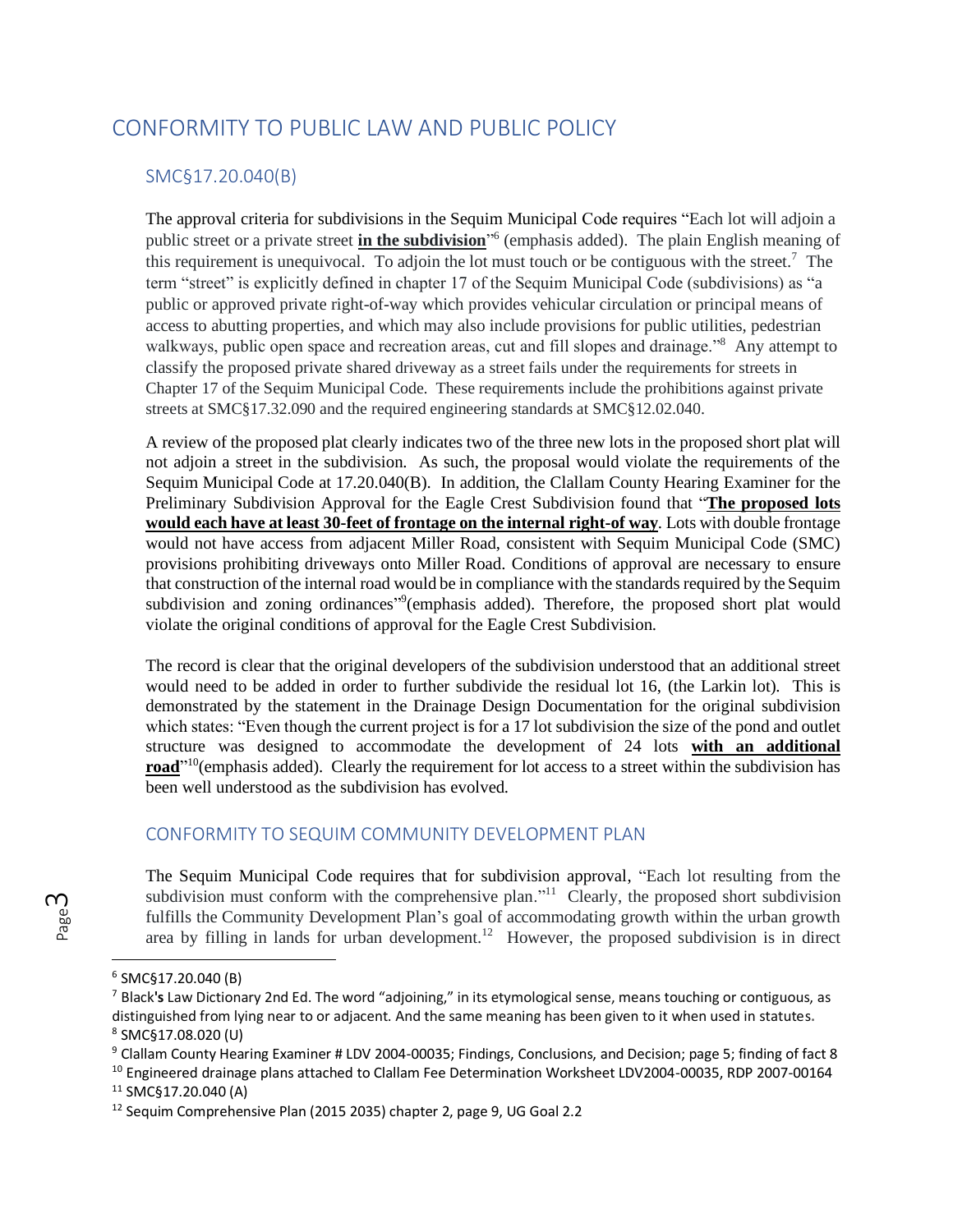antithesis to a multitude of other goals and policies of the Community Development Plan. The Plan "is comprehensive because it provides guidance for all aspects of the city's growth and development"<sup>13</sup>, and thus is more than a license to subdivide larger lots with little thought to the consequences of doing so. The plan defines the how to divide the lots as well as encouragement to consolidate growth for the benefit of all. The following are a few specifics of where the proposed short plat is in conflict with the goals and policies of the Sequim Community Development Plan:

- A cornerstone of several aspects of the Community Development Plan is to promote interconnectivity between neighborhoods. This is anchored by policy to "maximize street continuity through the community and especially within neighborhoods by applying a grid style street model when appropriate to new divisions of property to support both vehicular and pedestrian movement<sup>14</sup><sup>3</sup>. "New subdivisions are expected to connect to adjacent subdivisions to maintain a pattern of connected streets<sup>15</sup>". The opportunity for interconnection between Eagle Crest and future development to the east will be forever extinguished if the short plat is approved as proposed. This may never affect the development's current residents; however, it would be a preventable tragedy to future generations.
- In many places the Development plan espouses the need for friendly, walkable neighborhoods. Discussion within the plan states: "Every residence's front yard is the interface between the privacy of the home and the public realm of the sidewalk and street. Friendly front yards provide the opportunity for neighbors to become acquainted, experience spontaneous social exchanges, and discuss neighborhood matters of mutual interest."<sup>16</sup> This vision of what good looks like will not be achieved by the proposed short plat – two of the lots will be separated from the neighborhood by the common driveway. The shared driveway would result in exactly the scenario the plan discourages, specifically: "The front of some homes looks into the rear yard of adjacent homes. Some of the lots produced by platting that fills any available space are out of character with adjacent plats. $17$ .
- The Plan touts the preservation of small-town qualities by fostering the growth of low-density, single-family neighborhoods that are sociable and walkable<sup>18</sup>. The plan further states that a well-designed neighborhood connects residents rather than isolates them<sup>19</sup>. These lofty goals define the Eagle Crest Subdivision as it currently exists. The fabric of the neighborhood would be torn by having lots that are not connected to the rest of the neighborhood by sidewalk. The current residents will be deprived of additional walking opportunities. Owners of the new lots will be isolated from the sidewalks that are a social hub.
- Strong neighborhoods are the building block of strong communities<sup>20</sup>. The authors of the comprehensive plan clearly intended to maintain the character of existing neighborhoods with policies such as: "Support the character of existing residential neighborhoods by requiring lots passed over by development to infill in a manner that respects the existing dimensional and architectural characteristics of the surrounding neighborhood.<sup>21</sup> This plan element is further defined by the policy to: "Promote a sociable neighborhood by encouraging new development to consider the inclusion of "street-friendly" housing design by incorporating new design elements such as, but not limited to, open front yards, sitting porches / terraces, and view

Page  $\overline{\mathcal{A}}$ 

<sup>&</sup>lt;sup>13</sup> Sequim Comprehensive Plan (2015 2035) chapter 1, page 5

<sup>&</sup>lt;sup>14</sup> Sequim Comprehensive Plan (2015 2035) chapter 3, page 28, LU 3.4.7

<sup>15</sup> Sequim Comprehensive Plan (2015 2035) chapter 3, page 28

<sup>16</sup> Sequim Comprehensive Plan (2015 2035) chapter 3, page 23

<sup>17</sup> Sequim Comprehensive Plan (2015 2035) chapter 3, page 24

<sup>18</sup> Sequim Comprehensive Plan (2015 2035) chapter 3, page8, UG 3.2

<sup>19</sup> Sequim Comprehensive Plan (2015 2035) chapter 3

<sup>&</sup>lt;sup>20</sup> Sequim Comprehensive Plan (2015 2035) chapter 3

 $21$  Sequim Comprehensive Plan (2015 2035) chapter 3, page12, UG 3.2.5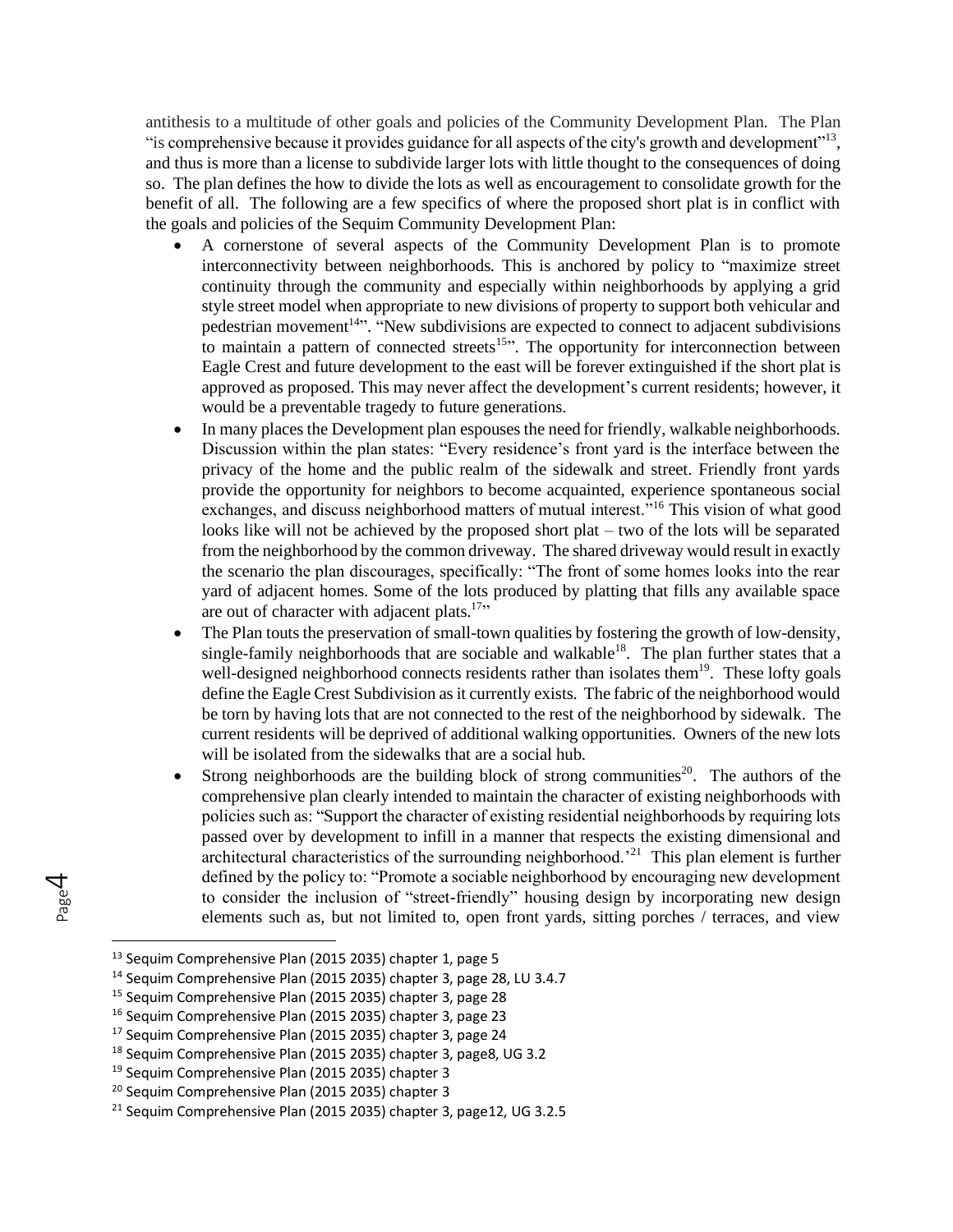windows that connect the home and the street."<sup>22</sup> Clearly, lots with a shared driveway with two of the lots being isolated from the street does not support the character of the development, promote a sociable neighborhood, or facilitate the building of street friendly homes.

It would be possible to generate many more pages of examples where the proposed short plat is contrary to the visions, goals, and policies of the 2015-2035 Sequim Comprehensive Plan, however, there is no need to do so. The short plat application is clearly not supported by the Comprehensive Plan. The burden was on the applicant to develop a compliant project. For the reasons that I have iterated, that burden has not been met.

## **CONCLUSIONS**

**For the reasons stated above, the Larkin short plat, as proposed, is contrary to public policy and public law and therefore must be disapproved. Approval of this plat as proposed in the application would be arbitrary and capricious and would constitute an abuse of discretion by the Sequim Community Development Director**.

# ADDITIONAL COMMENTS

The foregoing discussion requires an immediate rejection of the Larkin short plat as submitted. Therefore, additional comment is unnecessary. I choose to make additional comment on the off chance that changes to the application will be made that causes the City to consider approval of Larkin short plat application. I also make the additional comments so that the applicant and the City will have forewarning of public expectations of future attempts to replat the Larkin lot.

# Applicability of Requirements of SMC§17.25 Vacation and Alteration of Final Plats

In a phone conversation on December 1, 2021 Tim Woolett, (Senior Planner, Sequim Department of Public Development), indicated to me that the Larkin short plat application did not require a corresponding Alteration of Final Plat application because the Short Plat application process was more comprehensive and included all the requirements of the alteration requirements. I disagree and go on record as believing that a plat alteration application is required because the regulatory requirements in SMC§17.20 (Subdivisions) does not afford the same protections to Eagle Crest residents as are provided by SMC§17.25.

Specifically, SMC§17.25.040(B)(4) states: "If the subdivision or binding site plan is subject to restrictive covenants which were filed at the time of the approval of the subdivision or binding site plan, and the application for the alteration would result in the violation of a covenant, the application shall contain an agreement signed by all parties subject to the covenants, providing that the parties agree to terminate or alter the relevant covenants to accomplish the purpose of the alteration of the subdivision or binding site plan". I believe that the Larkin short plat would result in violations of covenants that were filed at the time of the subdivision approval. In addition, SMC§17.25.040(B)(7) states: "If the alteration is for a portion of the subdivision or binding site plan, the applicant must demonstrate that the alteration will not violate the terms of subdivision or binding site plan approval or this chapter". The hearing examiners finding of fact that "The proposed lots would each have at least 30-feet of frontage on the

<sup>&</sup>lt;sup>22</sup> Sequim Comprehensive Plan (2015 2035) chapter 3, page12, UG 3.4.3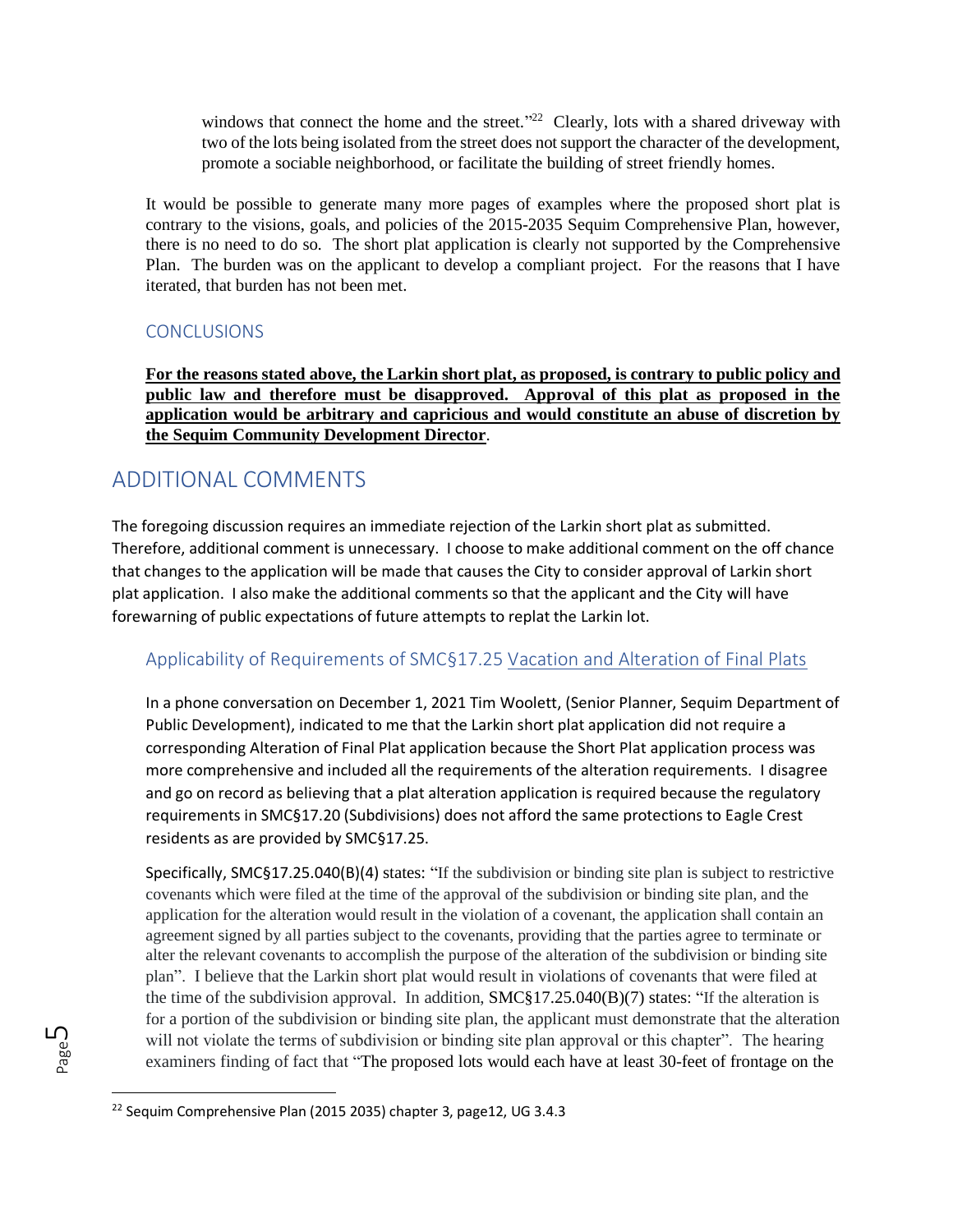internal right-of way"<sup>23</sup> clearly indicates that the proposed short plat's shared driveway scheme would violate the Eagle Crest subdivision terms of approval.

I am not alone in my belief that the alteration process applies. In several instances Sequim City officials have reached the same conclusion for what is now the Larkin property. In these cases, these City officials reference SMC§17.21.060 (alteration of final plat), and RCW§58.17.215 (alteration of subdivision – procedure). Since that time SMC§17.21.060 has been repealed and SMC§17.25 which codifies the intent and extremely closely reiterates the requirements of RCW§58.17.215 has been created.

In some of the quotes from former City officials that will follow, the Larkin plat is referred to as lot 17 of Eagle Crest. Lot 17 is now the Larkin lot 16, this is verified in an 08/22/2011 email from Jack Dodge, (then Sequim Senior Planner), to Craig Ritchie, (then Sequim City Attorney), that stated: "Lot 17 (Lot 16 of the reconfigured plat)". $^{24}$ 

Specific quotes from City officials referencing the need to follow the process for subdivision alteration are:

- In 2015 Mr. Larkin interacted with Sequim City officials to understand the process for short platting his lot with preliminary plans very similar to the current application. Charisse Deschenes (then Sequim Senior Planner) cautioned Mr. Larkin: "Check out the following: You may want to talk to your attorney about how to move forward with RCW58.17.215. With an agreement and signatures from all existing properties in the subdivision, it may be possible to modify Lot 16 through a preliminary and final plat process…Under Section 17.21.060 of the Sequim Municipal Code (SMC), alteration of final plats shall meet the requirements of RCW 58.17.215 Revised Code of Washington)."<sup>25</sup>
- In 2011 Green Crow (the then declarant of Eagle Crest) approached Sequim City officials about subdividing what is now lot 16 (the Larkin lot). In an email discussion from the then City Attorney (Craig Ritchie), to the then City Senior Planner (Jack Dodge), Mr. Ritchie wrote: "RCW 58.17.215 applies … But if they have the requisite permission of the entire plat's owners, maybe they could do a long plat of lot 17"<sup>26</sup>.
- As part of the email train quoted in the prior example. Mr. Dodge wrote Mr. Ritchie: "Based upon SMC 17.21.060 and RCW 58.17.215, splitting Lot 16 of the plat into additional lots would be an alteration of the subdivision."<sup>27</sup>

It is unequivocal that the opinions of previous Sequim City officials differ from Tim Woollett's current opinion on the need to follow the subdivision alteration process in addition to utilizing the subdivision platting process. Einstein's definition of insanity is "doing the same thing over and over and expecting different results". My definition of arbitrary and capricious is asking essentially the

 $^{23}$  Clallam County Hearing Examiner # LDV 2004-00035; Findings, Conclusions, and Decision; page 5; finding of fact 8

<sup>&</sup>lt;sup>24</sup> Email Jack Dodge to Craig Ritchie, 08/22/2011, 11:09 AM, Eagle Crest Estates Subdivision.

<sup>&</sup>lt;sup>25</sup> Email Charisse Deschenes to Keith Larkin, 07/31/2015, 2:51 PM, PRE15-003 - Eagle Crest Pre-Application

 $26$  Email from Craig Ritchie to Jack Dodge, 08/22/2011, 4:19 PM, Eagle Crest Estates Subdivision

 $27$  Email Jack Dodge to Craig Ritchie, 08/16/2011, 12:01 PM, Eagle Crest Subdivision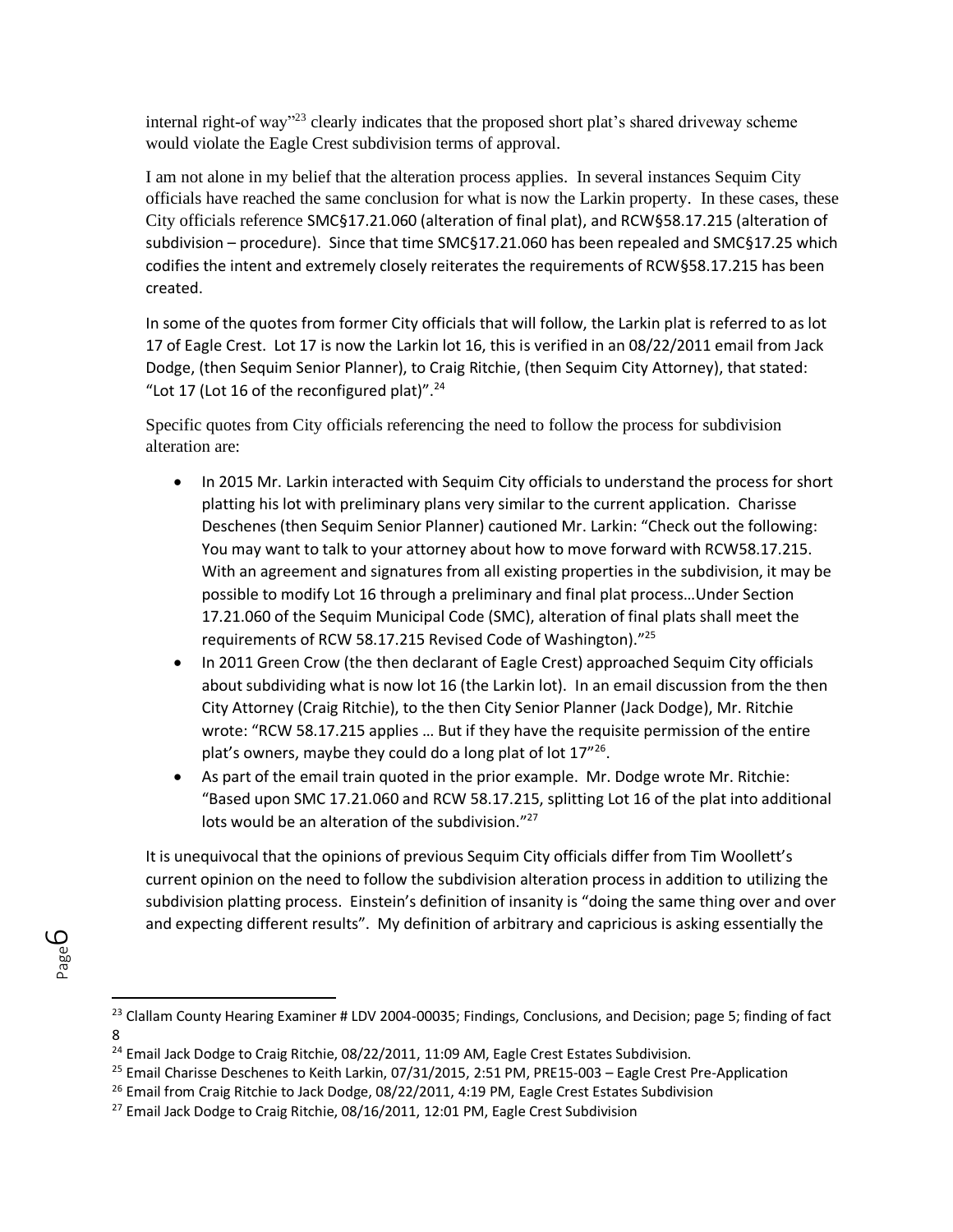same question, about the same set of facts from the same regulatory agency, (the City of Sequim), and getting different answers.

Clearly the proposed short plat would be an alteration of the currant Eagle Crest approved final plat. It is also indisputable that the proposed short plat would result in a violation of restrictive covenants which were filed at the time of the approved subdivision. The Declaration of Covenants, Conditions and Restrictions for Eagle Crest Subdivision were filed concurrently with the final plat, and are explicitly referenced in Note 3 of the plat through the verbiage: "A lot owners association has been formed for the lots within this plat. The association shall exist indefinitely, and membership shall be automatic upon assumption of ownership of any lot within this plat. Association by-laws and Conditions, Covenants, and Restrictions have been recorded under auditors file no. 2008-1223355 $<sup>128</sup>$ . Therefore, the Eagle Crest CC&Rs are not private restrictive covenants</sup> and are in fact incorporated by reference into the approved plat. "The common law doctrine of incorporation by reference has general usage in civil law and is recognized in Washington."<sup>29</sup> The doctrine applies to government decisions when a public document "is adequately identified so that there is no uncertainty as to what was adopted. $1.30$  In this case the plat explicitly identifies the CC&Rs as the source of additional restrictive covenants; there is no ambiguity.

The specific Eagle Crest CC&R's that the Larkin proposed short plat would violate are:

Paragraph 7.3 of CC&Rs (as amended) states "Eagle Crest Estates is intended to be developed with construction of quality homes. Designs and structures should be compatible with others in the development as the development progresses, while at the same time recognizing individual style and taste within this common scheme of development."<sup>31</sup> This was amended from the original CC&R verbiage for paragraph 7.3 "Eagle Crest Estates is intended to be developed with construction of quality homes. Each home shall have a minimum of 100 square feet of stone and/or brick accents on the exterior facing the street. Exterior colors should consist of earth tones, although each application will be reviewed on a case by case basis to determine compatibility. Design of structures should be compatible with others in the development as the development progresses, while at the same time recognizing individual style and taste within this common scheme of development".<sup>32</sup>

No rational person would consider three homes with a shared asphalt concrete driveway is consistent with a common scheme of a development where all existing homes have a private concrete driveway. Additionally, homes with no internal street frontage would not be consistent with a scheme where all other homes, (and lots), have internal street frontage. The common driveway scheme is not only out of place in Eagle Crest, but also is out of place with the development styles in most subdivisions in Sequim.

Paragraph 6.2 of the Eagle Crest  $CC&R$ 's establishes building height restrictions. The height restrictions are given based on lot number. Lot 16 (the Larkin lot) was a residual lot.

<sup>&</sup>lt;sup>28</sup> Clallam County, WA, Plat no. LDV2004-0035 Eagle Crest, sheet 4 of 4.

<sup>&</sup>lt;sup>29</sup> State v. Ferro, 64 Wn. App. 195, 198, 823 P.2d 526 (1992).

<sup>30</sup> Scott PalDer Co. v. City of Anacortes, 90 Wn.2d 19, 31, 578 P.2d 1292 (1978)

<sup>&</sup>lt;sup>31</sup> First amendment to Declaration of Protective Covenants and Restrictions for Eagle Crest Estates.

Recorded as Clallam County, WA, document 2013-1299571.

<sup>&</sup>lt;sup>32</sup> Declaration of Covenants, Conditions and Restrictions for Eagle Crest Estates. Recorded as Clallam County, WA, document 2008-1223355.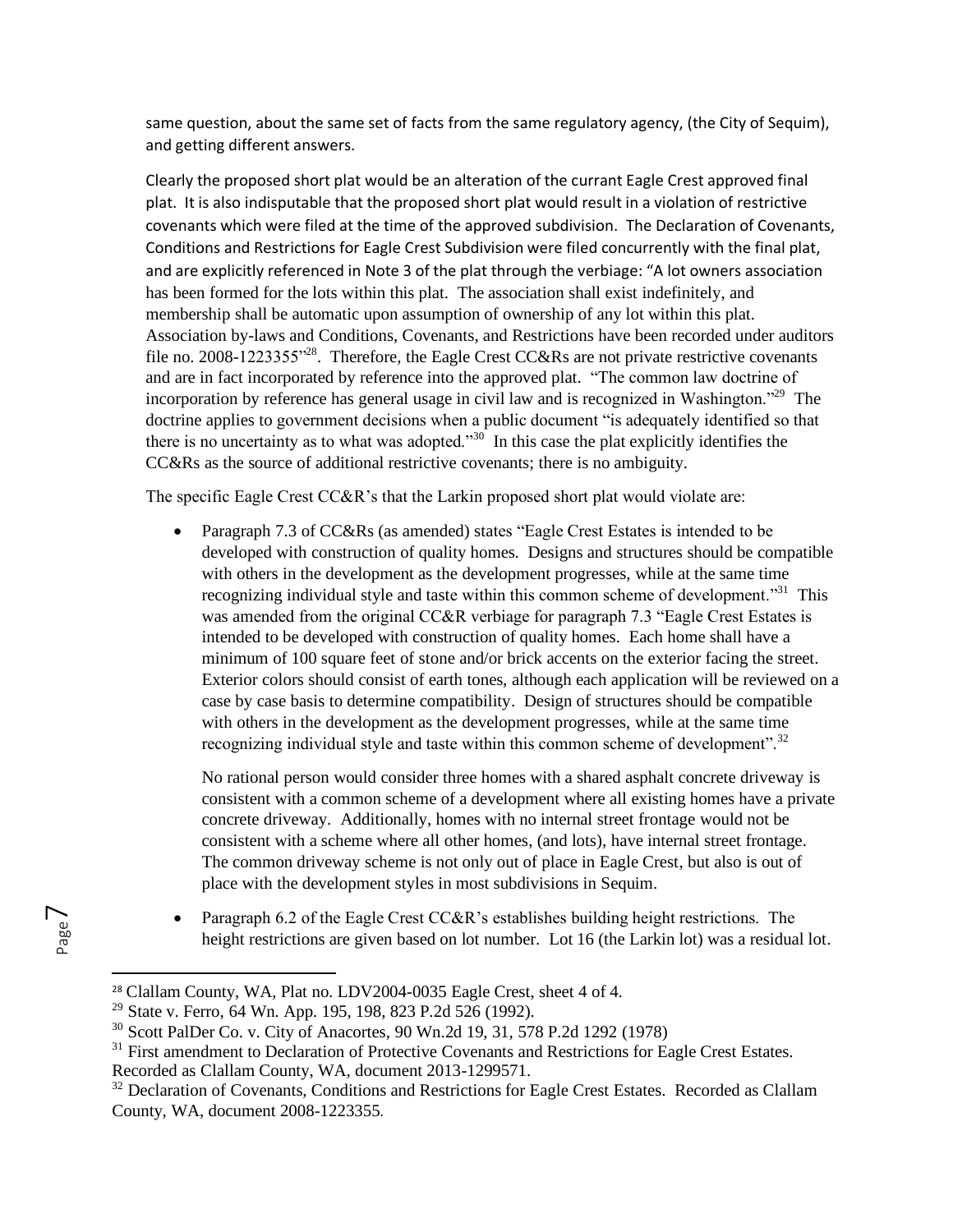Because the clear intent was to further divide lot 16 in the future and the future configuration and lot numbers was unknown, height restrictions for the future lots were not included in the  $CC&Rs$ . The  $CC&R$ 's are clear in the intent that lots backing to Miller Road will have a maximum height of 23 feet to protect the views of others. The three new lots that will be created by the proposed short plat will back to Miller Road, and will have the potential to have homes that will block the views of others. As was identified in the short plat application, the proposed lots would have a height limitation of 25 feet. This clearly violates the intent of the CC&Rs.

Clearly the city must look at the intent of the parties that created the covenants. "Restrictive covenants are interpreted to give effect to the intention of the parties to the agreement incorporating the covenants and to carry out the purpose for which the covenants were created."<sup>33</sup> "The purpose of those establishing the covenants is the relevant intent. Subdivision covenants tend to enhance the efficient use of land and its value. The value of maintaining the character of the neighborhood in which the burdened land is located is a value shared by the owners of the other properties burdened by the same covenants."<sup>34</sup> Therefore, the city must place "special emphasis on arriving at an interpretation that protects the homeowners' collective interests<sup>35</sup> and determine that the 25-foot proposed height limitation is in violation with the existing CC&Rs.

#### **Conclusions**

The Larkin proposed short plat clearly constitutes an alteration of the final plat of the Eagle Crest subdivision. Therefore, the proposed plat must be examined to verify that the requirements of SMC§17.25 and RCW§58.17.215 are enforced. As discussed above, the proposal would violate restrictive covenants that were filed at the time of the Eagle Crest subdivision final approval. For this reason, the requirements of SMC§17.25.040(B)(4) "the application shall contain an agreement signed by all parties subject to the covenants, providing that the parties agree to terminate or alter the relevant covenants to accomplish the purpose of the alteration of the subdivision" would be triggered. The proposed short plat violates a term of the Eagle Crest subdivision approval, specifically, "lots would each have at least 30-feet of frontage on the internal right-of way"<sup>36</sup>. Because of this, the lot configuration of proposed short plat would not meet the requirement of SMC§17.25.040(B)(7) "the applicant must demonstrate that the alteration will not violate the terms of subdivision or binding site plan approval".

#### Impacts on Eagle Crest Street Access and Egress

The current Eagle Crest subdivision does not conform to current Sequim two access point requirements as codified at SMC§17.32.110. The code requires that: "Each subdivision must have at least two points of access, except for those minor subdivisions or short plats with four or fewer lots. For subdivisions with more than four and up to 30 lots, the two points of access may be combined if

<sup>33</sup> Riss v.Angel, 131 Wn.2d 612, 621, 934 P.2d 669 (1997).

<sup>&</sup>lt;sup>34</sup> Green v. Normandy Park Riviera Section Cmty. Club, Inc., 137 Wn. App. 665, 683, 151 P.3d 1038 (2007) (citing Riss, 131 Wn.2d at 621–24)

<sup>35</sup> The Lakes at Mercer Island Homeowners Ass'n v.Witrak, 61 Wn. App. 177, 181, 810 P.2d 27 (1991)

<sup>&</sup>lt;sup>36</sup> Clallam County Hearing Examiner # LDV 2004-00035; Findings, Conclusions, and Decision; page 5; finding of fact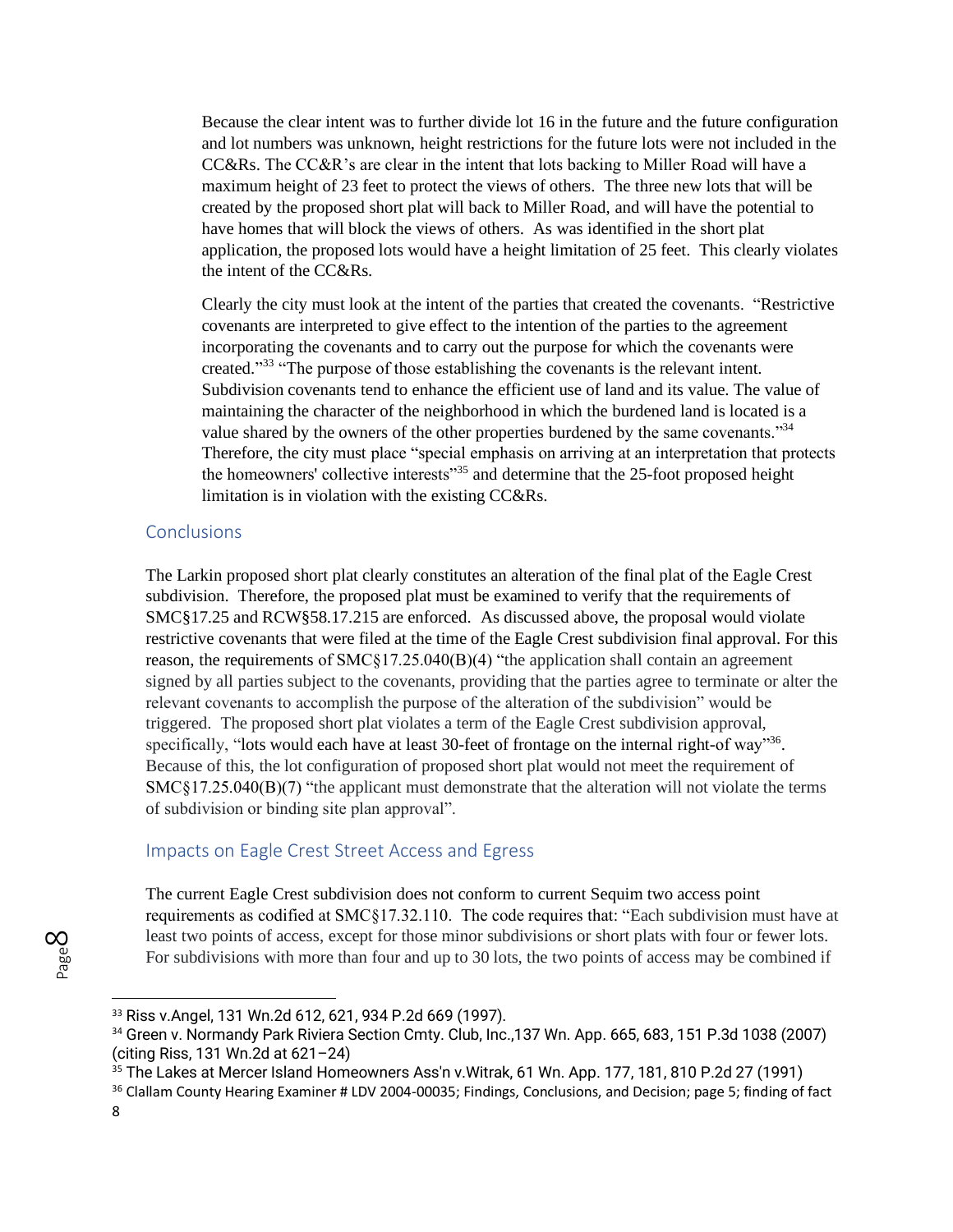separated by a minimum 10-foot-wide landscape area and encompass two 20-foot-wide drive lanes." Eagle Crest is currently a subdivision of 16 lots. The subdivision as configured has one point of access, American Eagle Drive" that does not have the required separated drive lanes. Access and Egress issues are compounded in inclement weather by the steep grade of American Eagle Drive.

The proposed short plat would exacerbate the issue by adding additional lots. As proposed, the short plat would forever prevent the extension of Talon Court to the east to allow two points of access and subdivision connectivity when properties to the east are developed. As a short plat the proposal would not fall under the requirements of SMC§17.32.110. However, as an amendment to a final plat SMC§17.32.110 would be triggered. The City would be remiss in not evaluating the access and egress impacts as an alteration of the entire Eagle Crest plat and require conformity to existing codes.

#### Applicability of Requirements of RCW§58.17.218 – Easements by Dedication.

RCW§58.17.218 states: "The alteration of a subdivision is subject to RCW 64.04.175". RCW§64.04.175 states: "Easements established by a dedication are property rights that cannot be extinguished or altered without the approval of the easement owner or owners, unless the plat or other document creating the dedicated easement provides for an alternative method or methods to extinguish or alter the easement."

As previously discussed, the proposed short plat would indisputably alter the Eagle Crest subdivision. The proposed plat of the Larkin short plat shows an alteration of the existing irrigation easement and piping. The irrigation water right of way was dedicated to the Lot Owners Association on the Eagle Crest approved plat. (A right of way is a specific form of easement). The language of the dedication is found on the legend on sheet 2 of the final plat and states: "Irrigation water right of way for the benefit of lots 1 through 16 of this subdivision. (See lot owners' association documents for additional information.)" Clearly any addition or modifications to this easement will require HOA approval. This approval may or may not be perfunctory. Also, the addition of any additional lots in Eagle Crest may require the modification of the language of the right of way dedication on the approved plat.

## Historic and Culture Preservation.

I am confused and concerned that item (B)(13)(c) of the SEPA ENVIRONMENTAL CHECKLIST for the Larkin Short Plat indicates that potential impacts to cultural and historic resources near the project site were assessed by: "Mapping available through the Washington State Department of Archeology & Historic Preservations (WISSARD Mapping)"<sup>37</sup> The reason for my concern is that a Gretchen Kaehler, Assistant State Archaeologist, email to Charisse Deschenes indicated that "This parcel has a high probability. It is on the same landform as several other archaeological sites, in proximity to freshwater resources. We would request a survey for any development on this property".<sup>38</sup> This email was a response to a City request for information when Mr. Larkin was investigating subdividing lot 16 in 2016. This email must be considered in any determination of need for any cultural impact analysis.

Page  $\mathcal O$ 

<sup>&</sup>lt;sup>37</sup> SEPA Environmental Checklist for Larkin Short Plat prepared 10/05/2021, page 21

<sup>&</sup>lt;sup>38</sup> Email Gretchen Kaehler to Charisse Deschenes et al., 02/08/2016, 05:31 PM, Lot 16 Eagle Crest Subdivision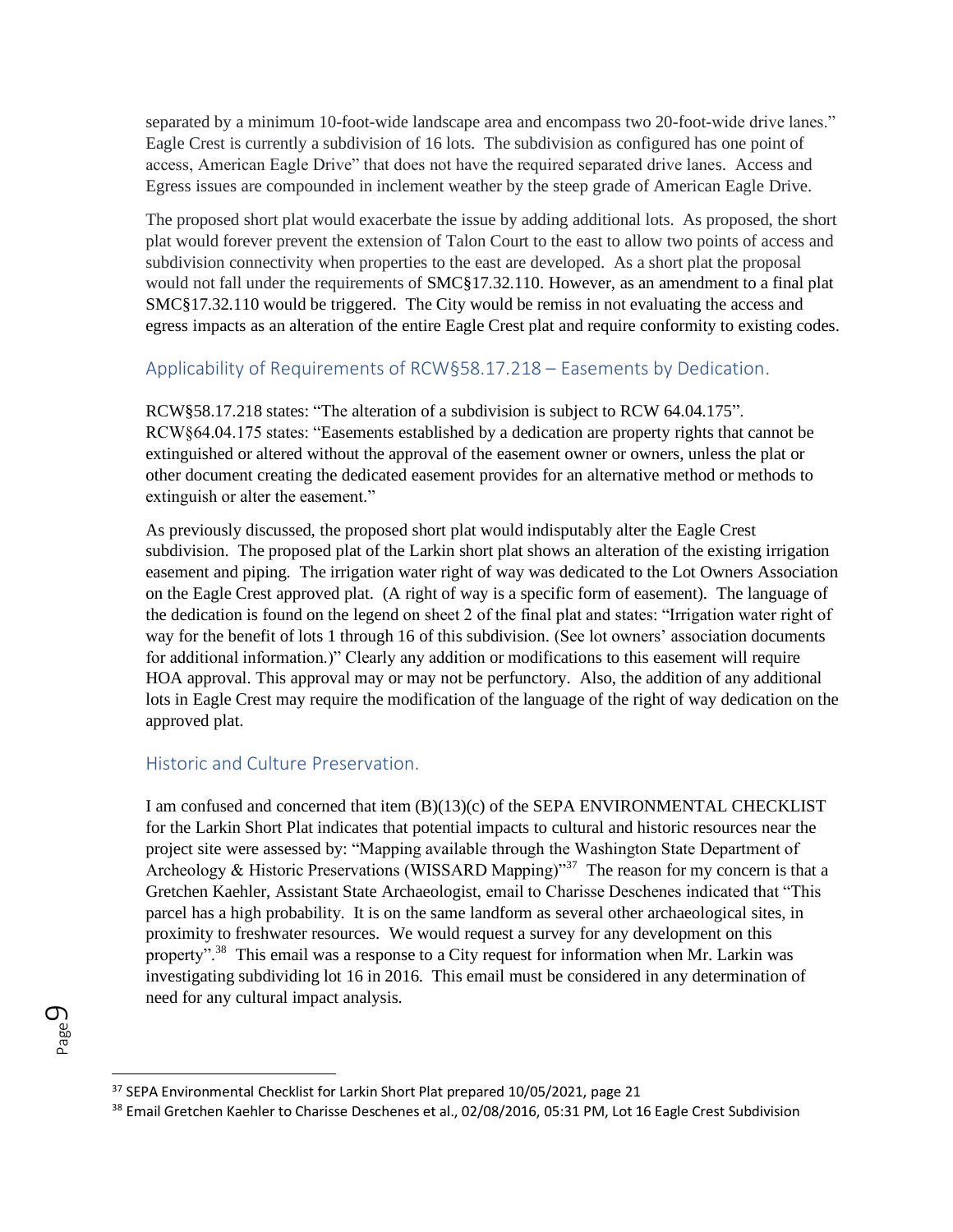#### Geotechnical Report.

Kudos to Zenovic and Associates, the City and Mr. Larkin for the foresight to perform a geotechnical review. The slope adjacent to Miller Road downgradient from lot 16 has suffered at least 2 landslides in the last few years. The proposed slope restrictions for lot 16 should prevent this from happening on that lot.

I do have one concern related to the required finished slopes. The City right of way adjacent to Miller Road and north of lot 16 contains a 12 KV PUD buried transmission line(s), as well as buried telecommunication conduit and wiring. If lot 16 is ever approved for development, a condition of development must be that after final grade these utilities will meet the minimum burial coverage of whichever is greater of the National Electric Safety Code (NESC) or the Clallam County PUD requirements. I would be surprised if the utilities, as currently installed, would have the required coverage after the slope is cut back to facilitate the sidewalk installation and the slope is graded to a 3 to 1 slope.

#### Drainage Report.

Once again, Kudos to Zenovic and Associates, the City and Mr. Larkin for the foresight to create the drainage report. My only concern is what might not be included in the report's calculations. The only reason for my concerns is that I am a member of the HOA that is responsible for the stormwater retention pond for the subdivision. I will be happy if and only if the City is going to hold the HOA harmless for any needed future stormwater structure modifications that are required if the report is found to be inaccurate. If not, I want to make sure all current stormwater inputs are accurately included in the calculations before additional flows are allowed. There are a couple of inputs that I worry may have been missed, specifically:

- Significant sections of Miller Road east of American Eagle Drive currently drains to the Eagle Crest retention pond through storm drains on the south side of Miller Road. I have never been able to determine that the flows from these drains are included in the stormwater calculations.
- The widening of Miller Road and the extension of the Miller Road sidewalk will increase stormwater flows to the pond. I am also not sure these volumes have been added to the stormwater calculations.
- A ground water drain that flows to the pond was added when the City installed the quarry spall reinforcement to the slope adjacent to Miller Road. This drains what the City's contractor described as "a spring" on the City right of way adjacent to Miller Road. I am sure these flows have not been added to the calculations. This drain flowed a lot of water during the dry season when it was installed.
- The declarant added a deep retaining wall to the south side of lot 2 when the area was under declarant control. One of the reasons for the installation of this wall was to address a significant water intrusion issue in a nearby home. This wall has a drainage system that converts significant amounts of ground water to surface water. At one time, this water flowed to the street with significant flows even during the dry season. The declarant eventually tightlined this drain to the retention pond -- I am assuming with the City's permission. The declarant also installed a retention wall to the north side of lot 2. I am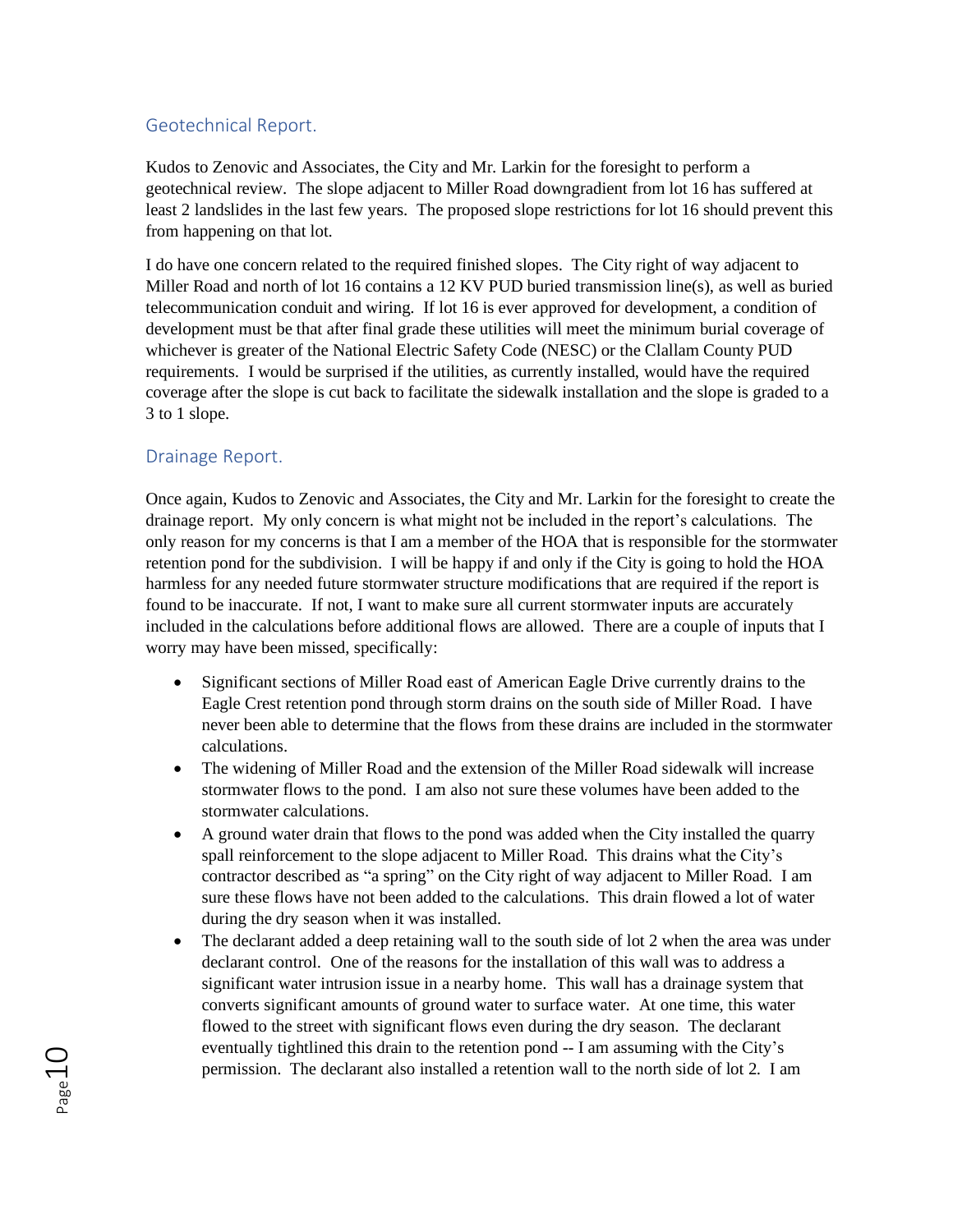assuming this also has a drain; however, I am not certain. I know these flows have not been included in any storm water calculations.

## Lack of Draft Maintenance & Usage Agreement and Easement for Shared Driveway.

It should be a non-issue because the short plat application must be found to be dead on arrival for reasons previously discussed. However, I was disturbed that proposed shared driveway maintenance and usage agreements as well as a proposed driveway easement were not included in the application. In a phone conversation on December 1, 2021, Tim Woolett, Senior Planner for Sequim, confirmed that these documents were not in the application. The applicant checked the box indicating they had submitted "Copies of any existing and/or proposed deed restrictions or covenants" on the application and the SEPA checklists. Hence, the application materials are incomplete.

The City must require acceptable easements, shared usage, and shared maintenance agreements for properties that share private ingress and egress. This is essential to protect public interests including the protection of property values. Many private mortgage lenders have significant easement and maintenance agreement requirements for shared roads and driveways. Federal sources of mortgage funds, (FHA, VA, USDA, Fannie Mae), have requirements around these issues.<sup>39</sup> It is difficult to mortgage a property that does not have the required documents in place. This negatively impacts property values. The existing CC&Rs for the Eagle Crest subdivision clearly would not serve as a maintenance agreement for a driveway servicing three homes.

#### Miscellaneous Issues.

Page11

- The City of Sequim Notice of Application that was mailed to residents and posted in the Peninsula Daily News as public notice for the Keith Larkin Preliminary Minor (Short) Subdivision contained a material error. Specifically: the last line of the notification stated: "A final decision on the application will be made by the Community Development Director no later than July 15, 2021 which is within 90 days of the determination of completeness, per SMC 20.01.230 and RCW 58.17.140(1)." Obviously, July 15, 2021, occurs in the past. This material error could lead individuals to conclude that a final decision has already been made and that their input is futile. The notice does not comply with  $\text{SMC}\$ §20.01.140(B)(13), therefore, the notices are invalid.
- The elevation contour lines on the Larkin preliminary plat appear, to my untrained eye, to be in error. Several years ago, Mr. Larkin had his lot regraded. This resulted in a large mound near the northeast corner of lot 16. That mound does not appear to be represented on the contour lines of the proposed plat. This is nitpicking, however, the SEPA environmental checklist requires "Preliminary Grading Plan. An accurate topographic map of the property, delineating contours, (existing and proposed) at two-foot intervals." The box was checked and the check sheet was signed by a P.E. If the city does not feel something is important than get it removed from the checksheet. Otherwise enforce the process requirements. Errors and emissions such as this dilute public confidence in the City's abilities.

I look forward to reviewing the Director's finding of fact, conclusions, and the final decision. I am formally requesting a written copy of the final determination.

<sup>&</sup>lt;sup>39</sup> What is a private road maintenance agreement, https://www.militaryfamilyrealty.com, 03/09/2017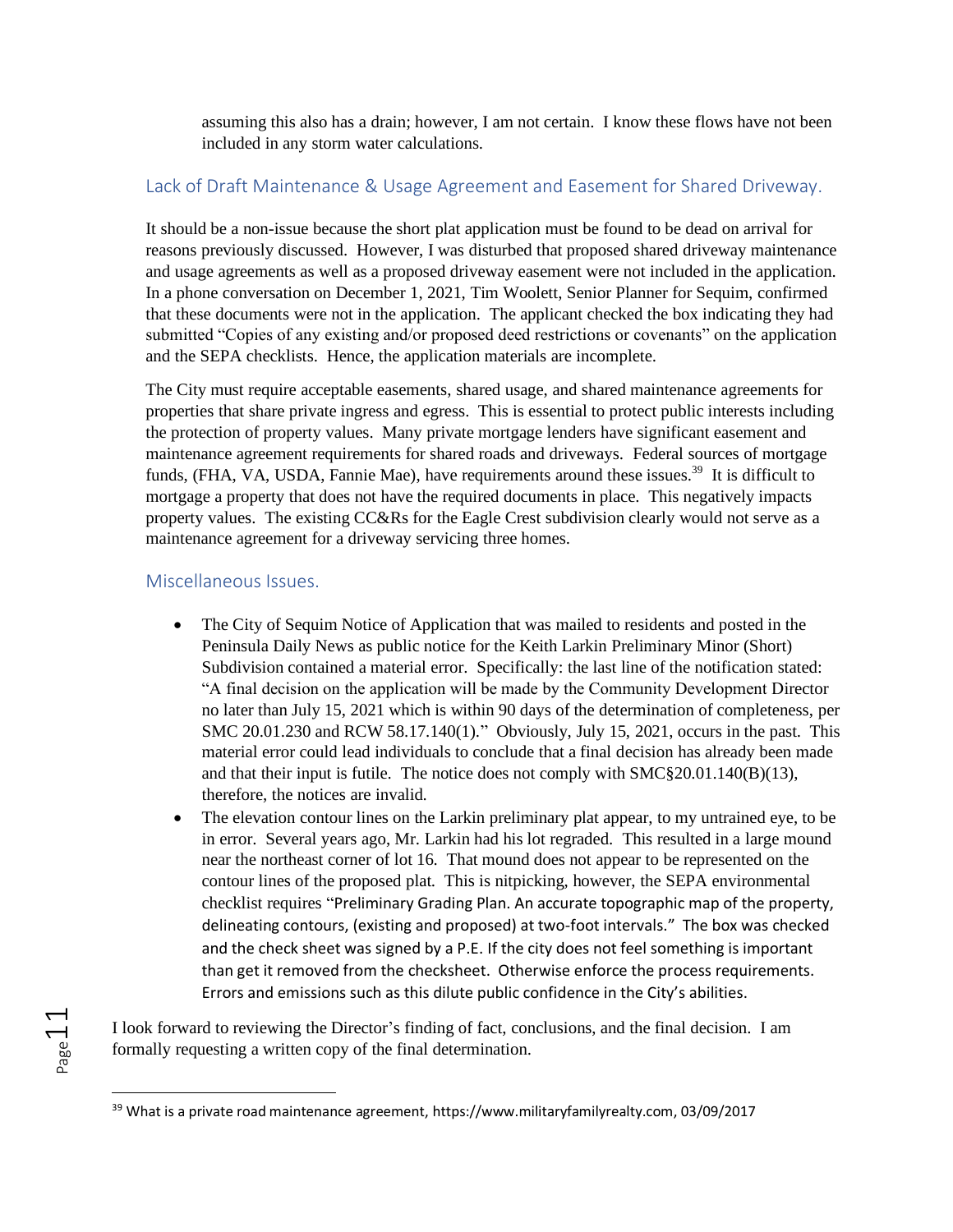Respectfully,

Bob Finnie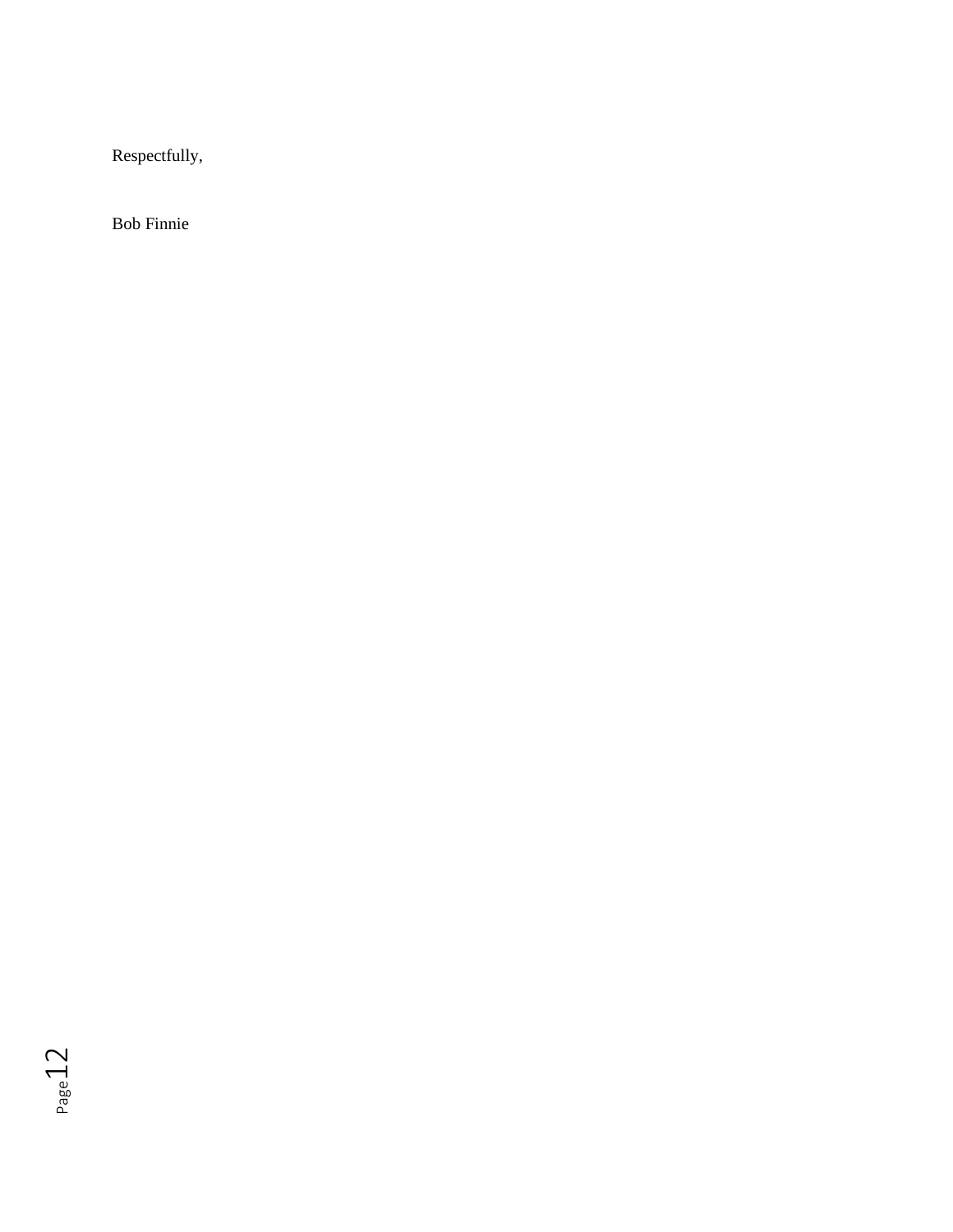## **Tim Woolett**

| From:    | Bob Finnie<br>stributional com>     |
|----------|-------------------------------------|
| Sent:    | Thursday, December 16, 2021 3:18 PM |
| To:      | Tim Woolett                         |
| Cc:      | <b>Bob Finnie</b>                   |
| Subject: | Larkin Short Plat SHP21-005         |

EXTERNAL SENDER: This email originated outside the organization. Do not click links or open attachments unless you verify the sender and know the content is safe.

Mr. Woolett,

I have a few requests related to the Larkin short plat, specifically:

1. I would like email notification when a decision on this application is made. My email address is bfinnie@wavecable.com. I made a request for notification in my public comments about the Larkin Plat that were dated 12/05/2021. However, I did not include my email address in that document. Since then, I learned of the requirement to provide an email address on the City's Department of Community Development projects web page. I want to make sure that I have an opportunity to review the Record of Decision as soon as possible given the 21 day limit on challenges.

2. Please email me the date that the City accepted the Larkin application as complete. The public notice has a material error in the date that the City must make a decision by. I want the application complete date to extrapolate the final decision due date.

3. I realize that you are busy, however, please update the Larkin file on your Departments project web page. When we talked on December 1st you indicated that you try to keep the web page current. The Larkin file is missing: Title report, Notice of Application, Notice of Complete Application, and Public and agency comments. (Public comment closed December 9th.). I am trying to stay as informed about this project as I can so that I can fully evaluate and understand the Record of Decision when it is posted.

Thanks,

Bob Finnie

Sent from my iPad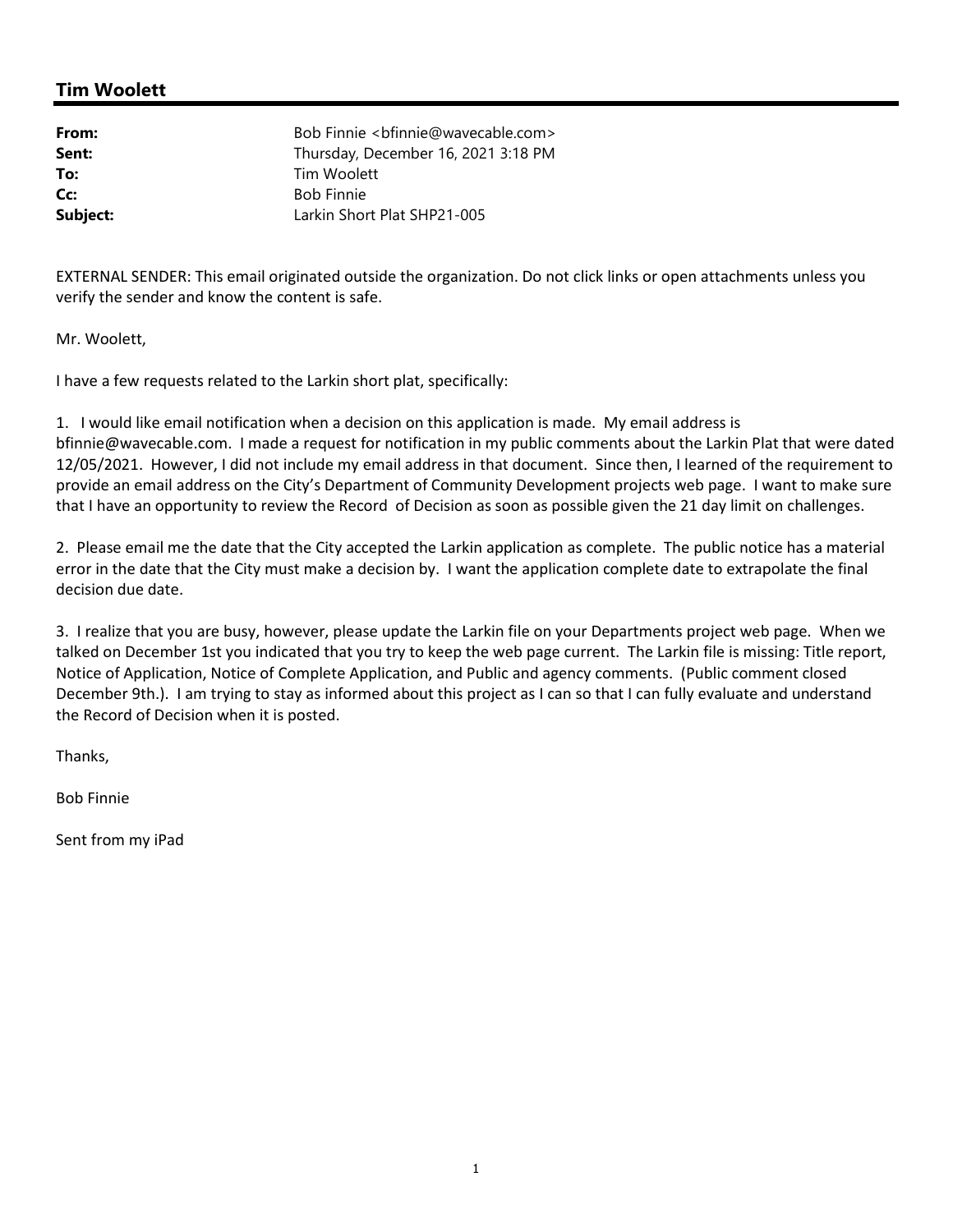City of Sequim, Department of Community Development c/o Tim Woolett and Barry Berezowsky 152 West Cedar Street Sequim, WA 98382

Thank you for the opportunity to provide public comment on Keith Larkin Subdivision.

My name is Mel Green and live at 82 American Eagle Drive. I have lived at this location for three years and have been an active member of our neighborhood during that time.

If one drives through our beautiful subdivision, one thing stands out… it is spotless. The neighbors have worked hard to follow the guidelines set forth in our CC&Rs and homeowner pride is evident throughout the neighborhood. You won't see garbage cans or residential propane tanks as they are all hidden from street views. Cars are not parked in the street. We are proud of our homes and of our neighbors' residences as well. The community is small with only 16 parcels and arguably one of the the nicest neighborhoods in the Sequim area.

Over the last week, I have driven around Sequim searching out shared driveway situations. I did not find one residence that I could compare to the landscaping and upkeep of the homes in Eagle Crest Estates. Some… I would consider trashy. I don't want that scenario in our neighborhood.

The Larkin project containing three lots and a shared driveway is a bad idea as presently proposed. In a perfect world there is no problem with a shared driveway. Everyone would fulfill their responsibility for maintenance and everyone would get along. However, it is well known shared drives are one of the biggest reasons for neighbor disputes even with an agreement in place. People are not perfect.

"No property is an island" This proposed shared drive and additional lots are not in isolation. It would be part of our HOA and any potential problems that arise would be our problem as well.

I understand that Mr Larkin is proposing this as an investment to make a few dollars. I get it. But we worked hard for two years to get the city to take over our streets and eliminate private street ownership in our subdivision. Larkin's proposal would have 15% of our homeowners dealing with a private drive. This plan does nothing to enhance our neighborhood, there's no benefit to any existing homeowner. It just doesn't fit the fabric of our community.

I propose two solutions….

- 1. The planned shared drive is replaced with a street meeting Sequim City standards complete with sidewalk and lighting. This would be from the Talon Ct cul-de-sac to the east property line of Larkin's lot. The proposed lots would have individual driveways connecting to the extended street.
- 2. Instead of the proposed three lots, there is only one lot of about an acre. This lot's driveway would connect to the Talon Ct cul-de-sac as Larkin' current drive does. A lot of this size and location would be very desirable.

Regards,

Mel Green 82 American Eagle Dr Sequim, Wa 98382